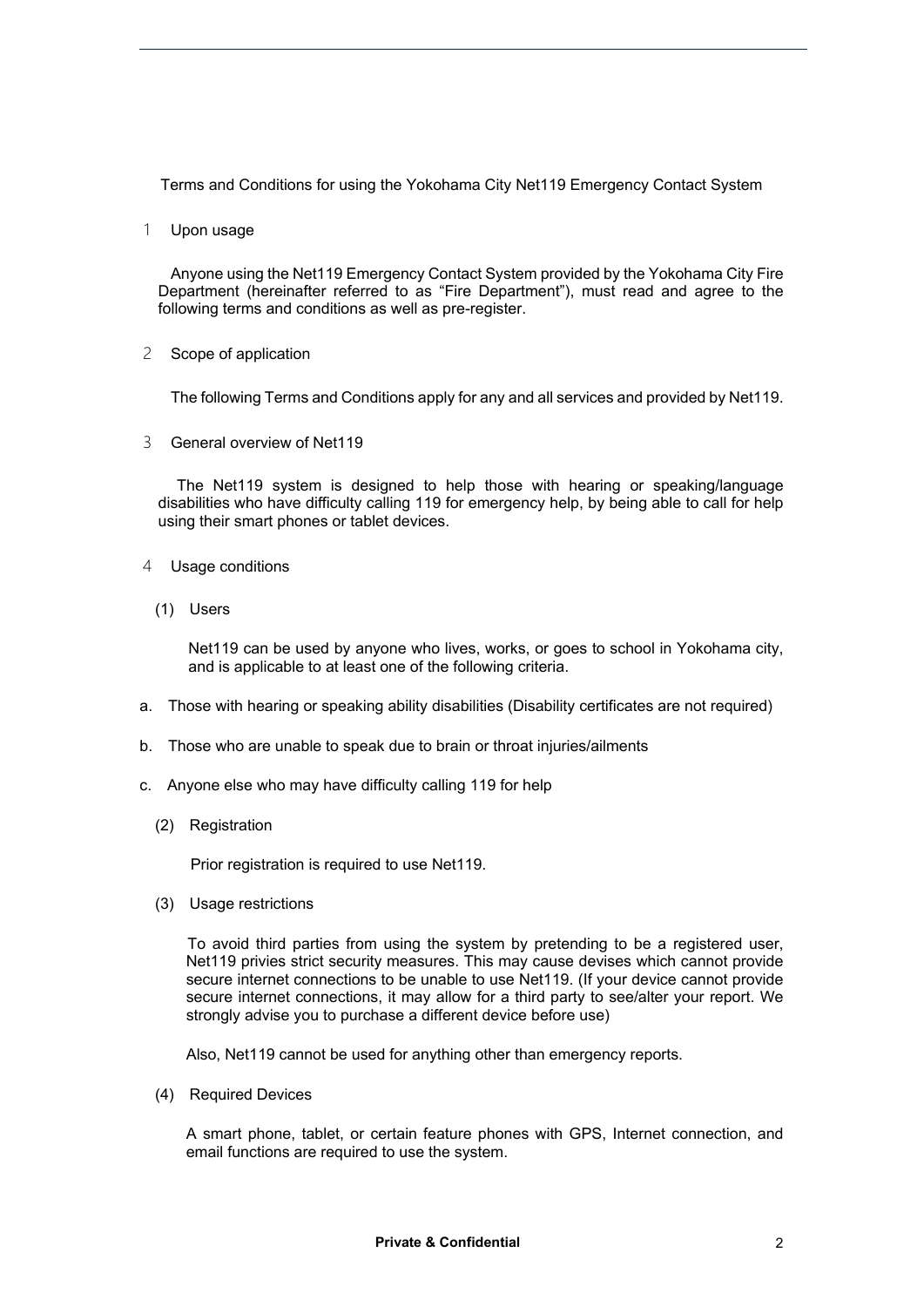## (5) Required Settings

 You are required to turn your GPS function ON to use the Net119 system. In case you need to make an emergency report when you are not able change your GPS settings, we strongly recommend you keep the function ON at all times.

(6) Email settings

 Please make sure you are able to receive emails from Net119. If you have domain restrictions, please make sure to allow emails from the system. (Setting procedures differ among devices so please consult your retailer or user manual)

(7) Managing your device

Please make sure you keep third parties from using your registered device.

(8) Verification errors

 If you are unable to use the system due to verification errors, please contact us by checking our contact information listed under "Contacts".

- 5 Notes for users
	- (1) If you have multiple devices

 You cannot register multiple devices under one username. You must register each device separately.

(2) Required information for registration

The following information is required for registration.

- a. Name
- b. DOB
- c. Gender
- d. Address
- e. email address

※Characters you can use: alphabet, .(period), -(hyphen), @

 ※You cannot register an email address with consecutive periods, or a period before the  $@(.@).$ 

- (3) You can register places you frequently visit, to help you report the location you are at easier. This information may be vital for a quick initial reaction, so we recommend you use this function.
- (4) You can register emergency contact information in case you become unable to continue communication in case of emergencies. This information may be vital for a quick initial reaction, so we recommend you use this function.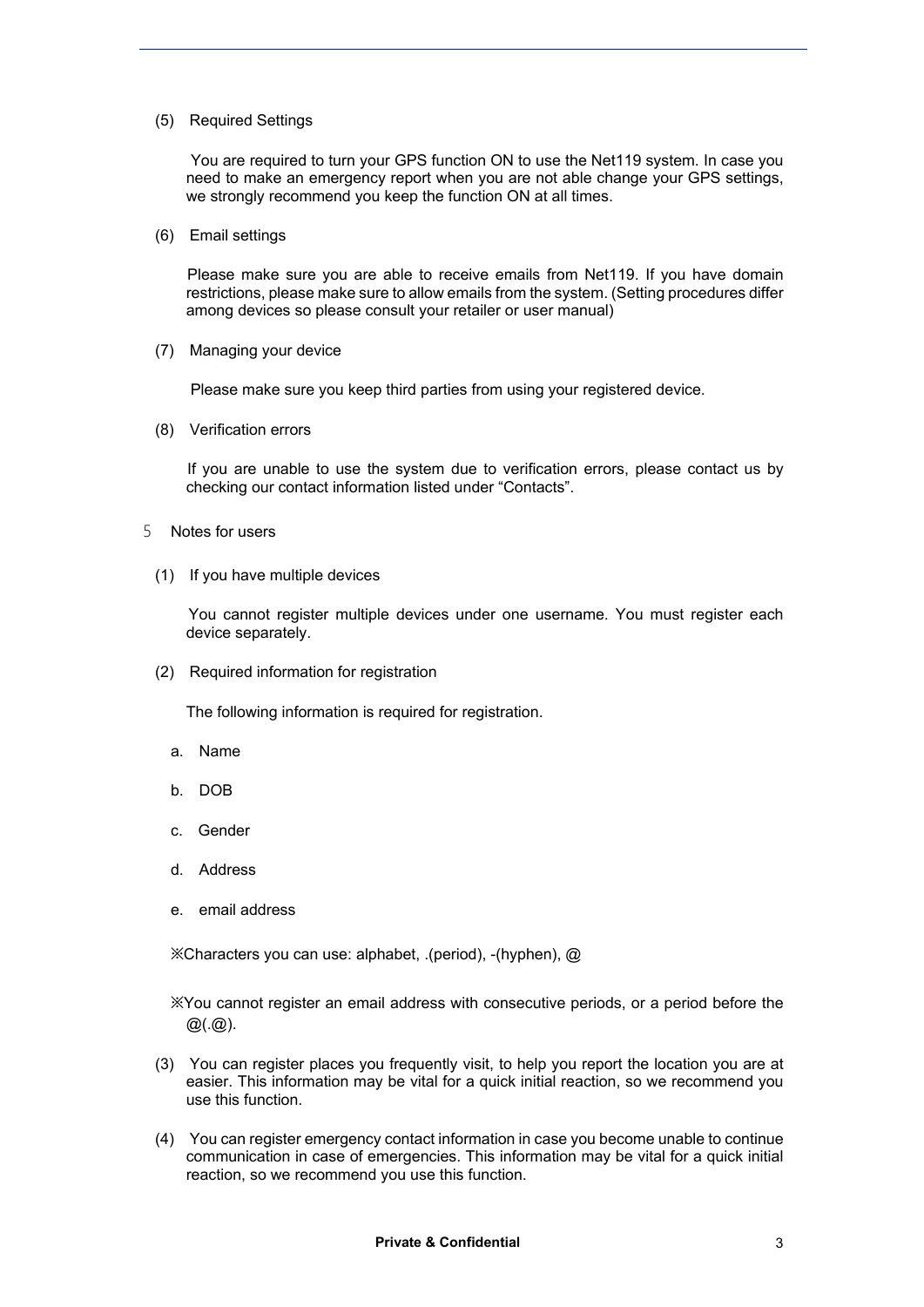- (5) If you are unable to be contacted after calling the fire department, we may contact your registered emergency contact. Please make sure your registered contact is able to respond.
- (6) Please make sure to receive consent before registering as your emergency contact. The fire department may contact the registered contact after registration to confirm consent.
- (7) Depending on the situation, the fire department may share your registered information to hospitals, government organs, or police. This will also apply if you make an emergency report from outside the city.
- (8) Please immediately contact us if any of the following apply.
	- a. Change in registered information such as home address or email address
	- b. Change in device using the Net119 system
	- c. Want to terminate usage of the Net119 system
- (9) To confirm your usage of the Net119 system, the fire department will send you emails regarding news and maintenance information, so please make sure to reply to the email. If we cannot receive replies for a prolonged period of time, the fire department may restrict usage, or delete your registration.
- (10) The registration URL issued to each registered device is used to verify the user, so make sure to keep it safe and do not share it with anyone else.
- 6 Notes reporting an emergency
	- (1) If there is someone near you who is capable of making an emergency phone call, please use the "Ask someone else to help" function and make an emergency call to 119.
	- (2) When reporting an emergency, first select "Report emergency", then select either "fire" or "medical emergency", then select "home", "frequently visited location", or "other location".
	- (3) If you have selected "home" or "frequently visited location" as your current location, the registered address will be sent. If you have selected "other location", your location will be sent via GPS. If you are unable to be located via GPS, please select your correct location on the map before sending.
	- (4) After sending your location, your report will be accepted by the fire department, and a chat helpline will begin, so please enter detailed information regarding your situation.
	- (5) Please only use your registered language, and do not use any emoji when chatting.
	- (6) If your chat is disconnected or the fire department needs to contact you after the report, you will receive a "Request for reply" email. Please make sure you are able to receive emails.
	- (7) Please make sure to change your registered information if you alter your email address, so you can be sure to receive "Request for reply" emails.
	- (8) If your location information is unclear, we may ask you to make a emergency report via a different method.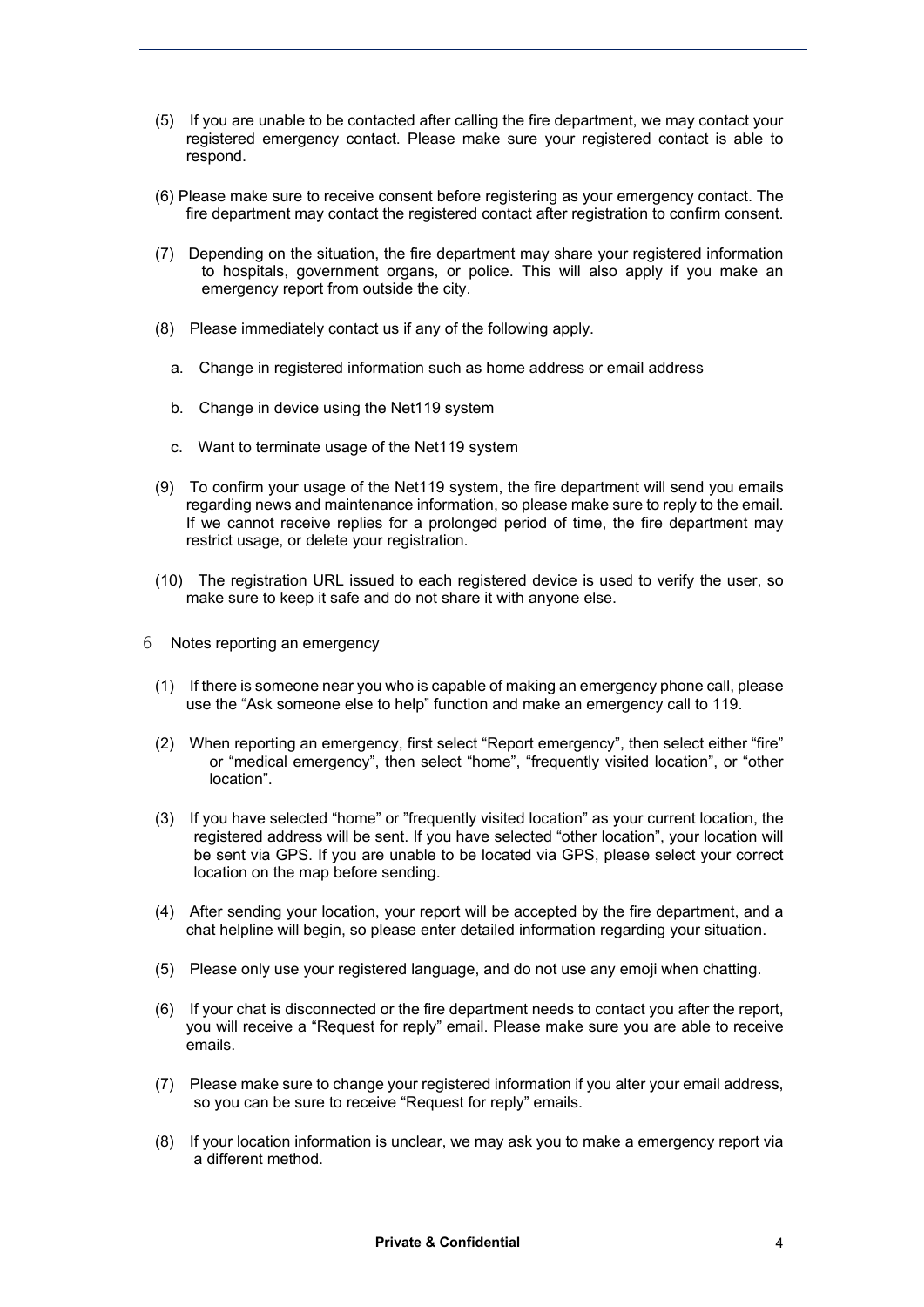- (9) You can use the "Practice" function to familiarize yourself with the procedure. You can experience the entire reporting process, without actually contacting the fire department, so please feel free to use the function at anytime.
- (10) If your reports are proven to be fake, any of your future reports may be restricted.
- (11) If you have registered your preferred language as anything other than Japanese, your reported will be received by the Yokohama city fire department, regardless of your location. After receiving detailed information, we will contact the fire department in your area and dispatch the necessary help.
- 7 If you cannot use the service
	- (1) As Net119 uses the cellular phone connection, if you are in a location with minimal reception(tunnel, underground facilities, etc.), you may be unable to use the system.
	- (2) As Net119 requires an internet connection, based on construction or maintenance situations from your internet service provider, you may be unable to use the system.
	- (3) If you are unable to use the Net119 system for any reason, please make your emergency report to 119 using a different method.
	- (4) You will be notified of any maintenance schedules for Net119 making the system unusable via email. Please make sure you can receive emails to your registered email address.
	- (5) The fire department reserves the right to restrict, pause, alter, or delete any and all usage of the Net119 system after prior notification.
- 8 Usage of personal information
	- (1) Under the Yokohama city privacy protection ordinance, all information which can be used to identify an individual (Also including information which can identify an individual in correlation with other information) (Hereinafter will be referred to as personal information) collected for usage of Net119 will only be used by the fire department in relevance with emergency reports, and nothing else.
	- (2) If you make an emergency report from outside our jurisdiction, your report will be transferred to the corresponding fire department. When transferring your report, your personal information may be transferred as well.
	- (3) The fire department may forward your personal information to any medical entities relevant to your situation.
	- (4) All personal information of Net119 users and report records are kept and accessed for record keeping purposes by the fire department and any third parties responsible for operation and maintenance of the system.
	- (5) After termination of registration, personal information and report records will be kept for record keeping purposes for the designated period.
	- (6) Please contact the fire department for any information regarding sharing, altering, or deleting of personal information.
- 9 Responsibilities of Users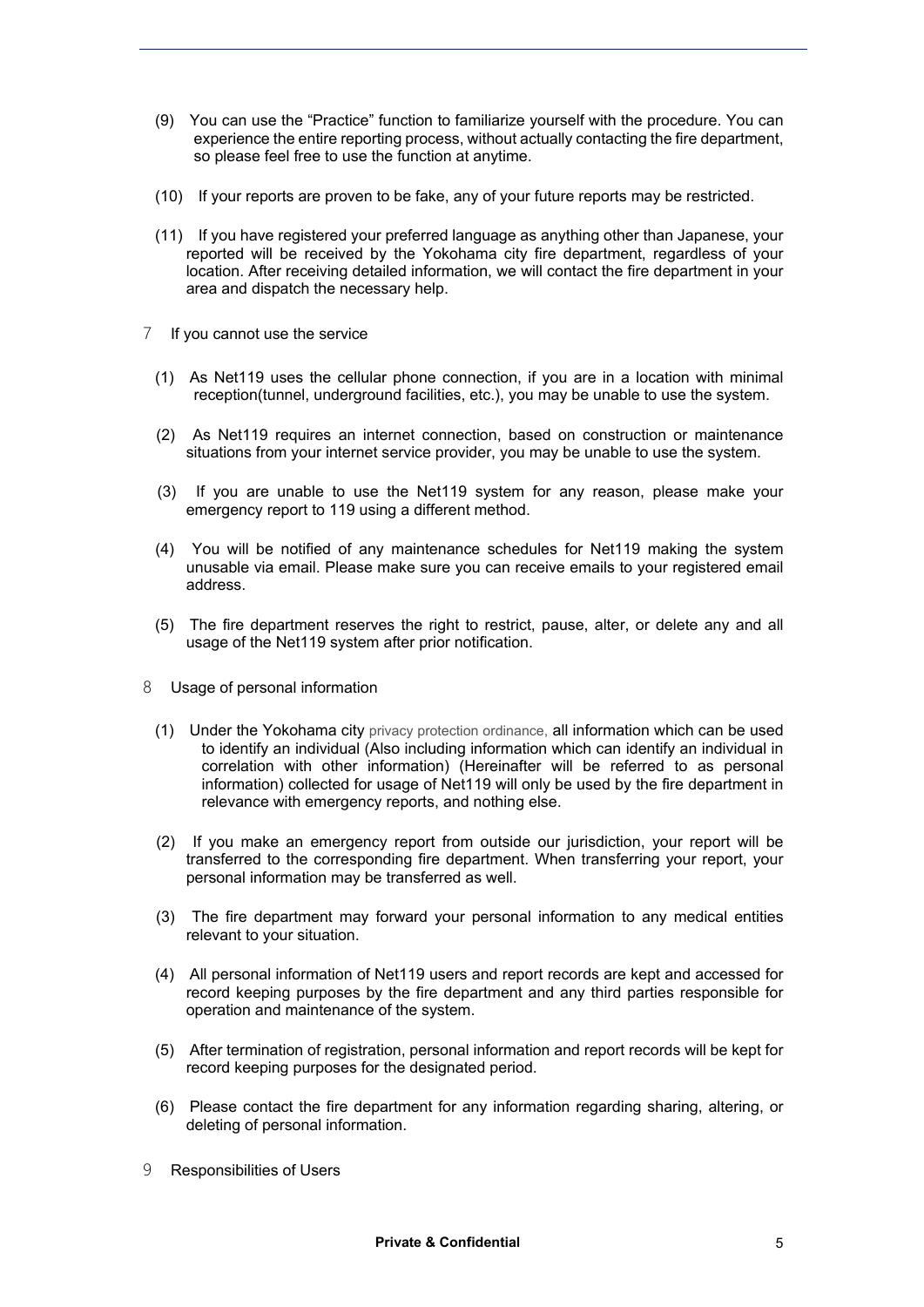- All users must use Net119 on their own responsibility. The user is responsible for any fees required to purchase devises or using of the system. The Net119 system is operated and managed by the fire department, but the fire department shall not be held responsible for any and all actions taken by the user upon usage, as well as any and all repercussions caused by the using of the system (unless the fire department was proven to be at fault).
- 10 Prohibitions

 All users of Net119 are prohibited to take part, or possibly take part in the following acts, as well as abide by the above terms. If the user is confirmed taking part in any of the following acts, usage may be restricted or terminated.

(1) Any acts thought to be unacceptable by the general public (including online conducts)

(2) Any acts which may harm or create a disadvantage towards other users, the fire department, of any other third party

- (3) Any acts regarding discrimination or a violation of human rights
- (4) Any acts which offend public order and morals
- (5) Any unlawful acts
- (6) Any acts of soliciting or invoking suicide
- (7) Any acts of registering/uploading/sending false or fake information
- (8) Any acts trying to receive revenue through Net119 without proper consent from the fire department
- (9) Any acts hindering the operation of Net119 by the fire department
- (10) Any acts to damage the credibility of Net119
- (11) Any acts of sharing usage of Net119
- (12) Any acts of copying, adapting, altering, disassembling, decompiling, or reverse engineering Net119
- (13) All other acts the fire department deems unfit
- 11 Intellectual property rights
	- (1) All rights regarding Net119 (including but not limited to ownership, intellectual properties rights including patent/copyrights, image rights, publicity rights) belongs to the fire department or any third party which has rightfully received the rights.

(2) All users are not entitled to any rights of Net119 upon usage, and can only use Net119 based on the terms and conditions.

(3) All users are prohibited to violate any and all rights regarding Net119 (including but not limited to ownership, intellectual properties rights including patent/copyrights, image rights, publicity rights) upon usage.